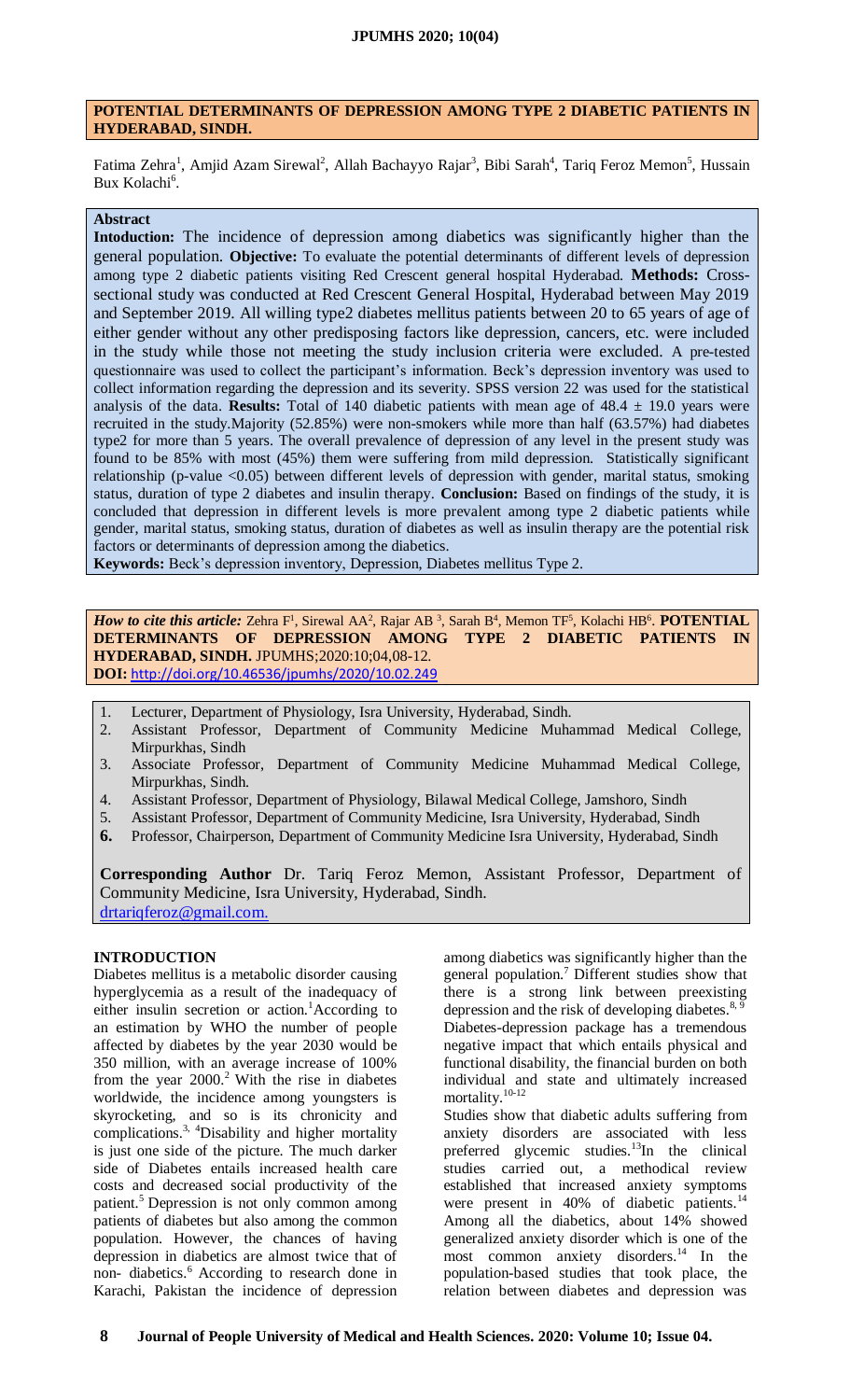reported to range from slight differences to twice the increase in risk.<sup>[15](#page-4-12)</sup>In the last five years, a significant chunk of research related to the diabetes-depression duo was done in the west. Even though this condition is on the rise in Pakistan there is no significant and comprehensive research done in Pakistan, partly becauseour society neglects the psychological aspects of life and partly due to less health education. Diabetes associated depression is a public health burden and if diabetes is treated properly in the early stages, the overall morbidity and mortality due to this duo can be prevented. Keeping this in mind, the objective of the current study was to determine the prevalence of depression as well as to evaluate the potential determinants of different levels of depression among type 2 diabetic patients visiting Red Crescent general hospital Hyderabad.

## **METHODOLOGY**

This cross-sectional study was carried out in the diabetic clinic of Red Crescent general hospital (RCGH) Hyderabad after attaining approval from the ethical review committee of Isra University, Hyderabad. The study was conducted from  $4<sup>th</sup>$ May to  $30<sup>th</sup>$  September 2019. The sample size was calculated using Epi.info online sample size calculator. While non-probability Convenient Sampling Technique was applied for the selection of participants. All willing diabetic (type2

diabetes mellitus) patients between 20 to 65 years of age of either gender that visited the diabetic clinic of RCGH without any other predisposing factors like depression, cancers, etc. were included in the study while those not meeting the study inclusion criteria were excluded from the study. All study participants were informed about the purpose as well as the benefits of the study after which informed consent was obtained. A structured questionnaire (Beck's depression inventory, 21 item screening questionnaire) was used to collect the information regarding the severity of depression (mild, moderate, and severe). After that, participants were classified into four groups of depression, namely; Minimal (0-13), Mild (14-19), Moderate (20-28), and Severe  $(29-63)$ , depending on the total score. Data was entered using epi data software, while SPSS V.22 was used for data analysis. Study variables were expressed as frequency and percentage. Statistical significance was taken as  $p \le 0.05$ .

## **RESULTS**

Total of 140 diabetic patients were recruited in this study. The mean age of the study population was  $48.4 \pm 19.0$  years with more male participants. The majority of participants were above 45 years. (Table 1)

|                                        | $\ln$ | $\%$  |
|----------------------------------------|-------|-------|
| Age Group (years)                      |       |       |
| $24 - 35$                              | 25    | 17.85 |
| $36 - 45$                              | 31    | 22.14 |
| $46 - 55$                              | 46    | 32.85 |
| 56 and above                           | 38    | 27.14 |
| Gender                                 |       |       |
| Male                                   | 97    | 69.28 |
| Female                                 | 43    | 30.71 |
| <b>Marital Status</b>                  |       |       |
| <b>Married</b>                         | 80    | 57.14 |
| <b>Others</b>                          | 60    | 42.85 |
| <b>Employment status</b>               |       |       |
| Not employed                           | 29    | 20.71 |
| Employed                               | 89    | 63.57 |
| Retired                                | 22    | 15.71 |
| <b>Family status</b>                   |       |       |
| <b>Nuclear</b>                         | 41    | 29.29 |
| Joint                                  | 99    | 70.71 |
| Smoking                                |       |       |
| Yes                                    | 66    | 47.14 |
| N <sub>o</sub>                         | 74    | 52.85 |
| <b>Duration since Diabetes (years)</b> |       |       |
| $\leq$ 5 years                         | 51    | 36.42 |
| $> 5$ years                            | 89    | 63.57 |
| On insulin therapy                     |       |       |
| Yes                                    | 82    | 58.57 |
| N <sub>o</sub>                         | 58    | 41.42 |

### **Table 1: Sociodemographic information of study participants (n=140)**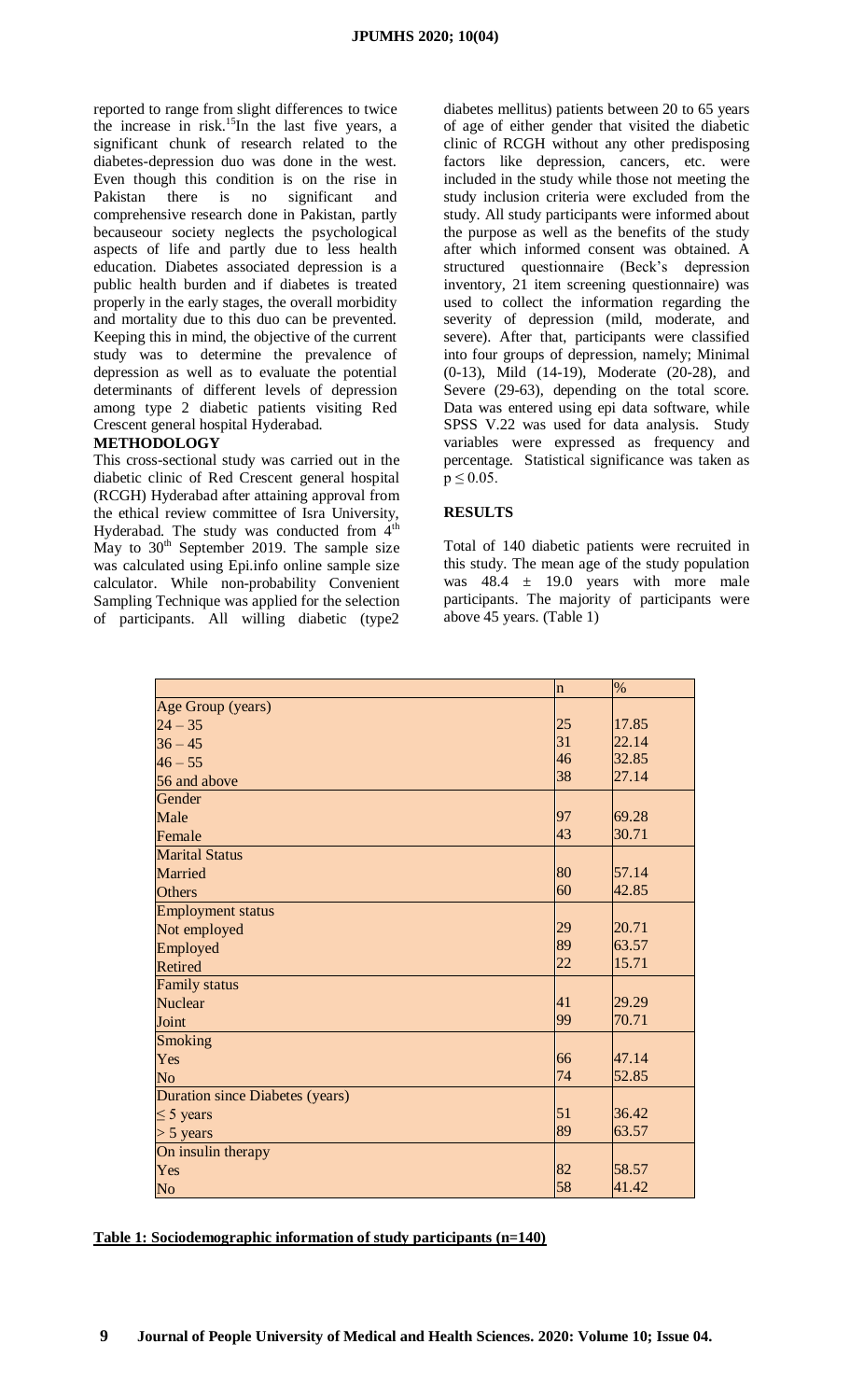Based on the beck's depression inventory-II (BDI-II), the overall prevalence of depression of any level in the present study was found to be 85%. (Figure 1). The majority of diabetic patients were suffering from mild depression followed by a minimal and moderate level. No participant demonstrated to have severe depression (Figure 2).

#### **Figure 1: Prevalence of depression among diabetics attending RCH (n=140)**



#### **Figure 2: Distribution of participants according to different levels of depression based on Beck's Depression Inventory-II (BDI-II) (n=119)**

Table 2 is demonstrating the association between the different levels of depression and sociodemographic details, duration of illness, insulin therapy, and smoking habits. Statistically significant association (p-value  $\langle 0.05 \rangle$  was

demonstrated between depression (different levels) and determinants like gender, marital status, smoking status, duration of diabetes as well as insulin therapy. (Table 2)

#### **DISCUSSION**

As mentioned above, diabetes takes its toll not only on the physical but also on the mental and psychological health of the patients. Diabetes associated depression not only hinders the management of the disease leading to complications but also adds serious medical and

monetary consequences. Furthermore, suicidal tendencies associated with depression, which are potentially lethal psychiatric emergencies, have shown to occur more frequently in diabetic patients as compared to healthy individuals.<sup>[16](#page-4-13)</sup>

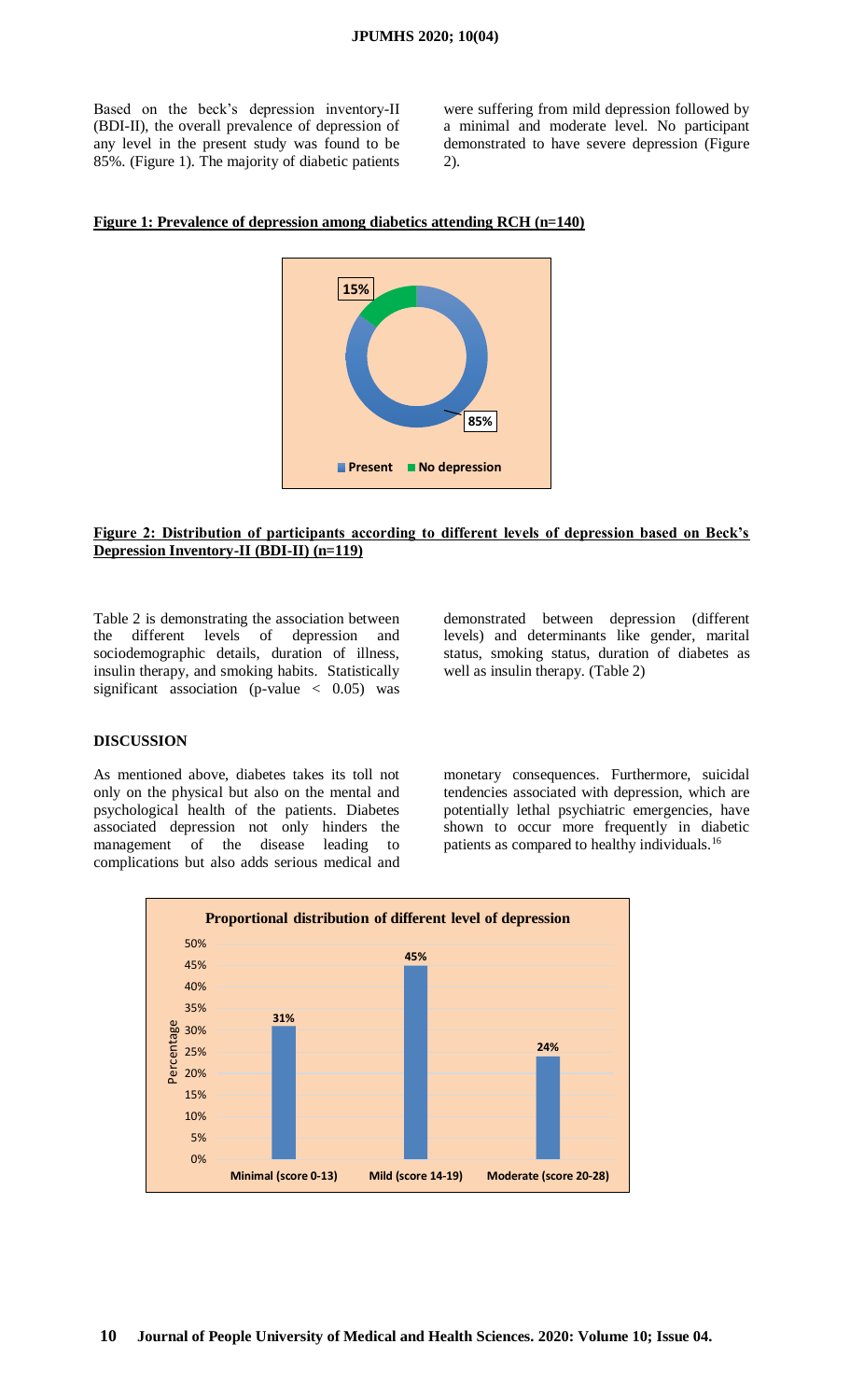|                                        | $\overline{\mathcal{X}}{}^{2}$<br>Beck's Depression Inventory findings |                |                |                |          |
|----------------------------------------|------------------------------------------------------------------------|----------------|----------------|----------------|----------|
| Variables                              | Total                                                                  | Minimal        | Mild           | Moderate       | p-value  |
|                                        | $(n=119)$                                                              | $(n=37)$       | $(n=54)$       | $(n=28)$       |          |
| Age Group (years)                      |                                                                        |                |                |                |          |
| $24 - 35$                              | 20                                                                     | 10             | 5              | 5              |          |
| $36 - 45$                              | 24                                                                     | $\overline{8}$ | 10             | $\overline{6}$ | 0.38     |
| $46 - 55$                              | 41                                                                     | 9              | 22             | 10             |          |
| 56 and above                           | 34                                                                     | 10             | 17             | $\overline{7}$ |          |
| Gender                                 |                                                                        |                |                |                |          |
| Male                                   | 81                                                                     | 15             | 47             | 19             | $0.000*$ |
| Female                                 | 38                                                                     | 22             | $\overline{7}$ | 9              |          |
| <b>Marital Status</b>                  |                                                                        |                |                |                |          |
| Married                                | 65                                                                     | 28             | 25             | 12             | $0.007*$ |
| <b>Others</b>                          | 54                                                                     | $\overline{9}$ | 29             | 16             |          |
| <b>Employment status</b>               |                                                                        |                |                |                |          |
| Not employed                           | 25                                                                     | 6              | 11             | 8              |          |
| Employed                               | 75                                                                     | 25             | 35             | 15             | 0.76     |
| <b>Retired</b>                         | 19                                                                     | $\overline{6}$ | $\overline{8}$ | $\overline{5}$ |          |
| <b>Family status</b>                   |                                                                        |                |                |                |          |
| <b>Nuclear</b>                         | 34                                                                     | 10             | $ 13\rangle$   | 11             |          |
| Joint                                  | 85                                                                     | 27             | 41             | 17             |          |
| <b>Smoking</b>                         |                                                                        |                |                |                |          |
| Yes                                    | 57                                                                     | 9              | 30             | 18             | $0.002*$ |
| N <sub>o</sub>                         | 62                                                                     | 28             | 24             | 10             |          |
| <b>Duration since Diabetes (years)</b> |                                                                        |                |                |                |          |
| $\leq$ 5 years                         |                                                                        |                |                |                |          |
| $> 5$ years                            | 39                                                                     | 7              | 25             | 5              | $0.004*$ |
|                                        | 80                                                                     | 30             | 29             | 23             |          |
| On insulin therapy                     |                                                                        |                |                |                |          |
| Yes                                    | 71                                                                     | 18             | 32             | $\frac{22}{6}$ | $0.04*$  |
| No                                     | 48                                                                     | 19             | 22             |                |          |

Out of the 140 study participants, the overall prevalence of depression of any level in the present study was found to be 85%. Different studies have reported varying prevalence rates of depression among diabetic patients. These variations can be attributed to differences in the social, environmental, ethnic background as well as the availability of proper healthcare facilities. For instance, similar prevalence rates were reported by a study done in Palestine. but comparatively much lower rates have been reported by studies conducted in America, Jordan, Australia, and Nepal, etc.<sup>[6,](#page-4-5) [17-19](#page-4-14)</sup> These variations can be owed to war-violence and associated conditions such as unemployment and unavailability of proper medical care in Palestine and comparatively better living conditions with proper medical care and mental health awareness in developed countries. In this present study, the prevalence of depression was found to be higher in patients using insulin as compared to patients using other conventional anti-diabetic therapies. Similar results regarding the association of insulin therapy with a higher prevalence of depression have been reported by Noh et al. and Sun et al. in studies conducted in Korea and China respectively.  $20, 21$  $20, 21$  This positive association between insulin therapy and depression can partly be explained by the undesirable attitude directed toward insulin use. Insulin selfinjections, dose adjustments, and associated complications such as weight gain, hypoglycemia, and infections, etc. can often lead to depression in such patients. In the current

study, both gender and age showed to play an important role in the occurrence of depression with higher prevalence being found in older males. These findings are similar to those reported by Joshi et al. and Roy et al. in studies conducted in Nepal and Bangladesh respectively.  $22, 23$  $22, 23$  With strengths to this study, there were certain limitations. Firstly, due to monetary restrictions, the blood glucose level and plasma HbA1C levels could not be assessed as potential predictors to help formulate an association with depression. Secondly, the total prevalence of depression among the population was underestimated by the current study as it didn't account for patients with clinically diagnosed depression as well as those on anti-depressant therapy.

### **CONCLUSION**

Based on findings of the study, it is concluded that depression in different levels is more prevalent among type 2 diabetic patients while gender, marital status, smoking status, duration of diabetes as well as insulin therapy are the potential risk factors or determinants of depression among the diabetics.

**ETHICS APPROVAL:** The ERC gave ethical review approval

**CONSENT TO PARTICIPATE:** written and verbal consent was taken from subjects and next of kin.

**FUNDING:** The work was not financially supported by any organization. The entire expense was taken by the authors